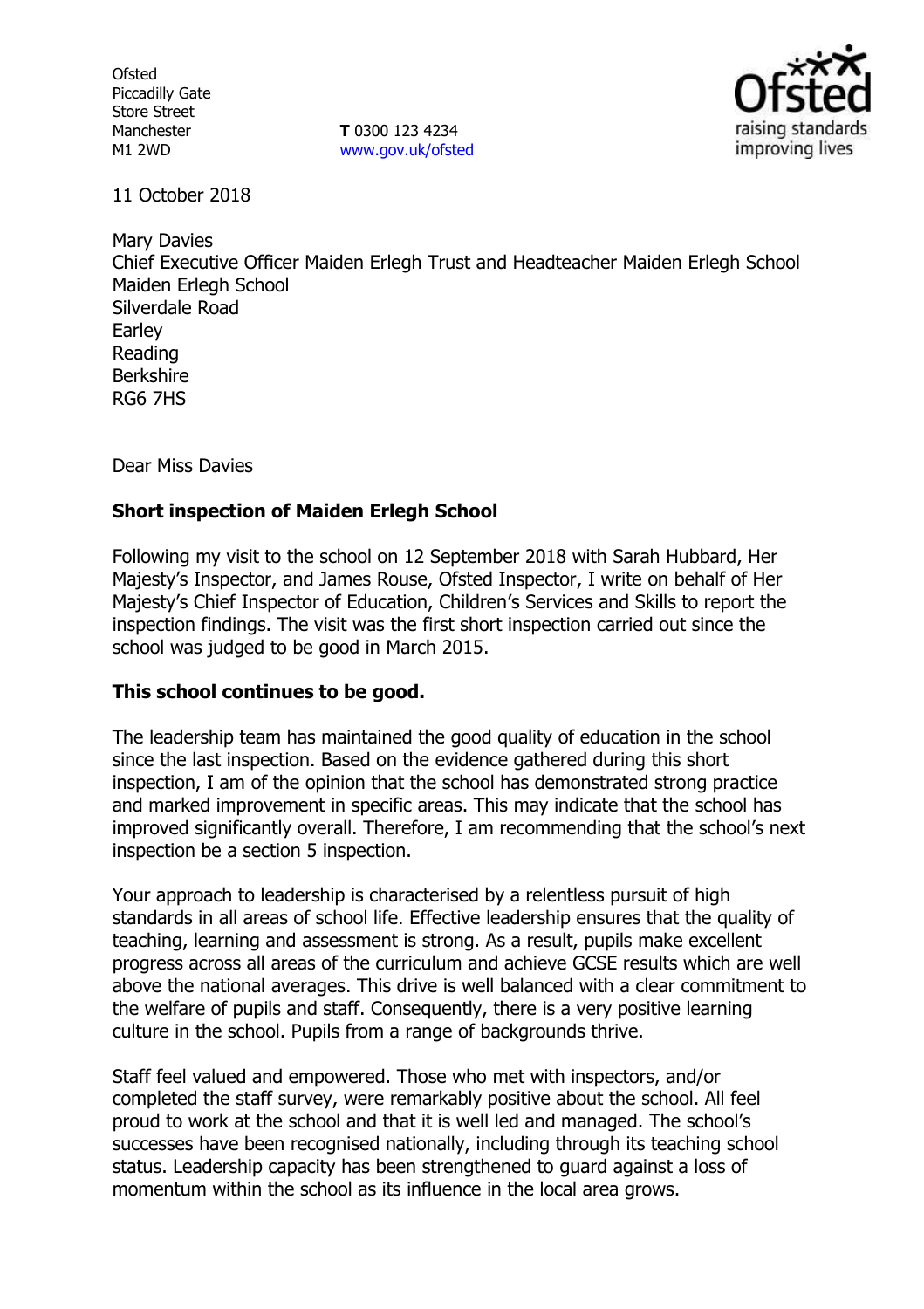

The work of the inclusion centre is particularly impressive, ensuring that vulnerable pupils receive personalised help to meet a range of complex needs. As a result, many pupils who access this provision make exceptional progress. Many parents and carers wrote to inspectors in appreciation of the support provided for their children, often in difficult circumstances. Pupils value the strong relationships and the support they receive from staff. The great majority who completed our survey reported that they enjoy school, learn well and feel they are listened to. Notably, a very high number of pupils strongly agreed that they are encouraged to respect people from different backgrounds. The behaviour of pupils in lessons and around the school is excellent.

The board of trustees provides highly effective support and challenge to school leaders. Trustees know their roles well and strong communication ensures that they have an accurate understanding of the school's strengths and priorities. The local advisory board champions hold leaders effectively to account for each aspect of the school's work and ensure that the impact of improvement plans is evaluated rigorously. Significantly, trustees have worked effectively with you to reduce the school's budget deficit in a way that has not jeopardised standards.

Leaders' actions have ensured that all of the recommendations from the previous inspection have been addressed. Any areas of relative weakness are quickly identified and actions are taken to address them. For example, leaders are aware that standards in a small number of foundation subjects do not presently match those in other areas and are reviewing why some girls in key stage 3 are not currently making strong progress in English.

## **Safeguarding is effective.**

Safeguarding is effective. Trustees and the leadership team make sure that safeguarding arrangements are robust and rigorous. All staff receive appropriate training that ensures that they know how to keep pupils safe. Leaders help parents to be kept well informed of potential risks, for example by sending regular emails and providing comprehensive information on the school website. Parents who responded to the online survey overwhelmingly agreed that their children feel safe and are well cared for in school.

Dedicated and highly skilled pastoral staff work determinedly and sensitively alongside parents and external agencies to support pupils whose circumstances make them vulnerable. Pupils told inspectors that staff are approachable and that they know an adult they can turn to if they have concerns. Pupils appreciate the concern that staff members have for their welfare and well-being.

#### **Inspection findings**

**Pupils currently at the school make strong progress across the curriculum. At this** point in the term, Year 11 pupils are working at similar standards to last year's very successful cohort. Disadvantaged pupils, particularly those in key stage 3,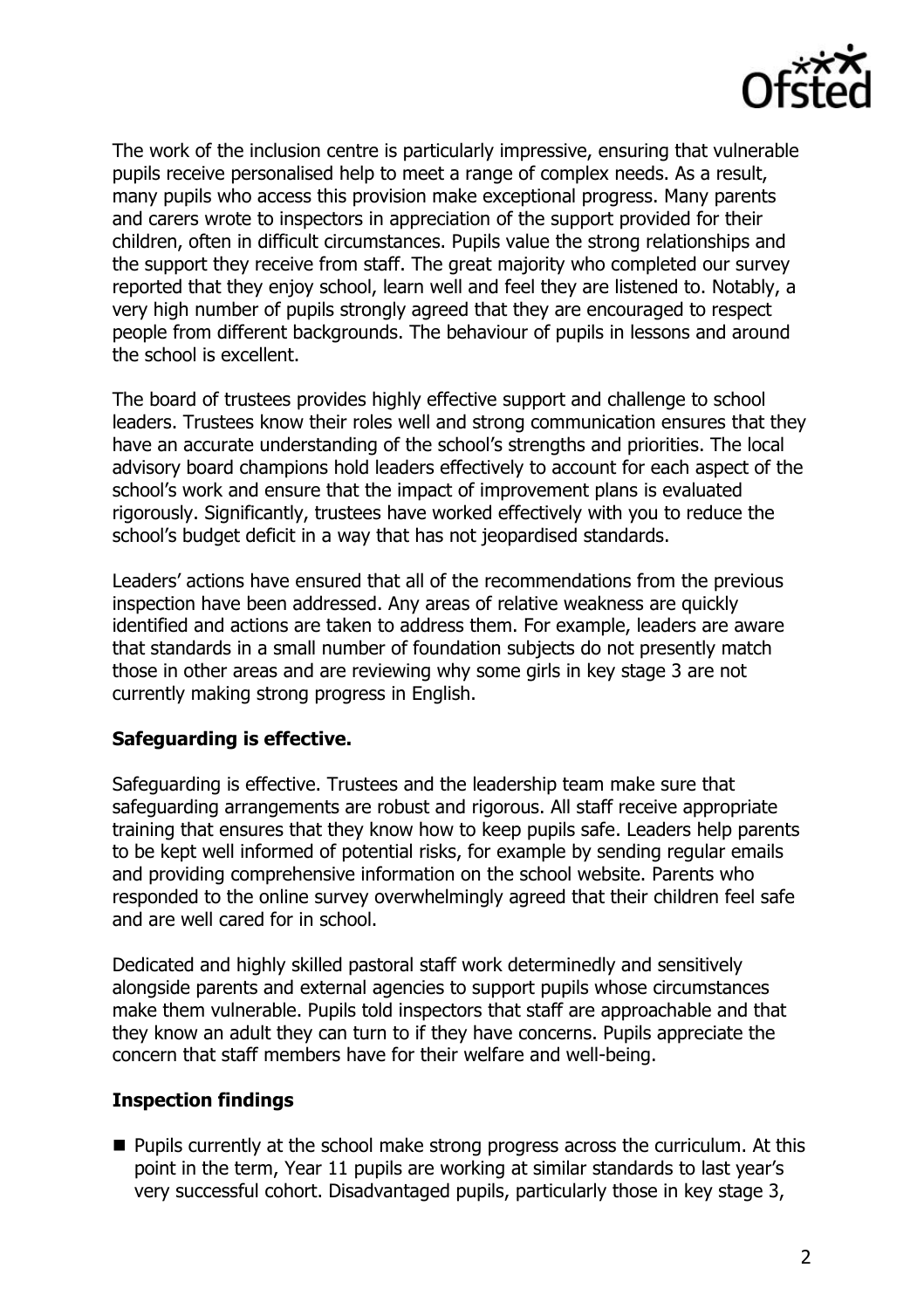

make remarkably good progress. The quality of work produced in science, geography and art is particularly impressive.

- The quality of teaching, learning and assessment is consistently strong. Teachers use their secure knowledge about their subject and pupils to plan highly effective learning opportunities. They use questioning increasingly well to challenge pupils and probe their understanding. Opportunities for pupils to revisit and consolidate their learning are carefully planned so that their knowledge and understanding develop successfully over time. Staff feel well supported and take part in a range of developmental activities that improve their practice. Leaders use school systems well to check that teaching remains consistently effective.
- The curriculum is carefully considered, well planned and kept under close review. The pathways programme provides appropriate choices for pupils matched to their needs and interests. Opportunities for pupils' personal, social, moral, spiritual and cultural (SMSC) education are well developed. For example, key stage 3 pupils spoke with enthusiasm about the volunteering projects in the local community that every pupil takes part in. The careers education programme is exemplary, providing pupils with opportunities to work with a wide range of local employers.
- Sixth-form outcomes are typically strong, ensuring that students are very well prepared for their next steps. Leaders' actions have improved the curriculum, teaching standards and guidance for students. As a result, students' progress on A-level courses is now above the national average and attendance and retention rates have improved. Vulnerable and disadvantaged students are particularly well supported through the mentoring programme and close family liaison.
- $\blacksquare$  The taught curriculum in the sixth form is supported by a strong programme of personal, social, health and economic (PSHE) education. Students benefit from a range of leadership opportunities within the school and local community. Almost all sixth-form students take part in relevant work experience placements.

# **Next steps for the school**

Leaders and those responsible for governance should ensure that:

 $\blacksquare$  the excellent teaching that exists in most areas of the school is firmly embedded throughout, particularly in some option subjects, so that pupils' achievements remain consistently strong.

I am copying this letter to the chair of the board of trustees and the chief executive officer of the multi-academy trust, the regional schools commissioner and the director of children's services for Wokingham. This letter will be published on the Ofsted website.

Yours sincerely

Mark Bagust **Ofsted Inspector**